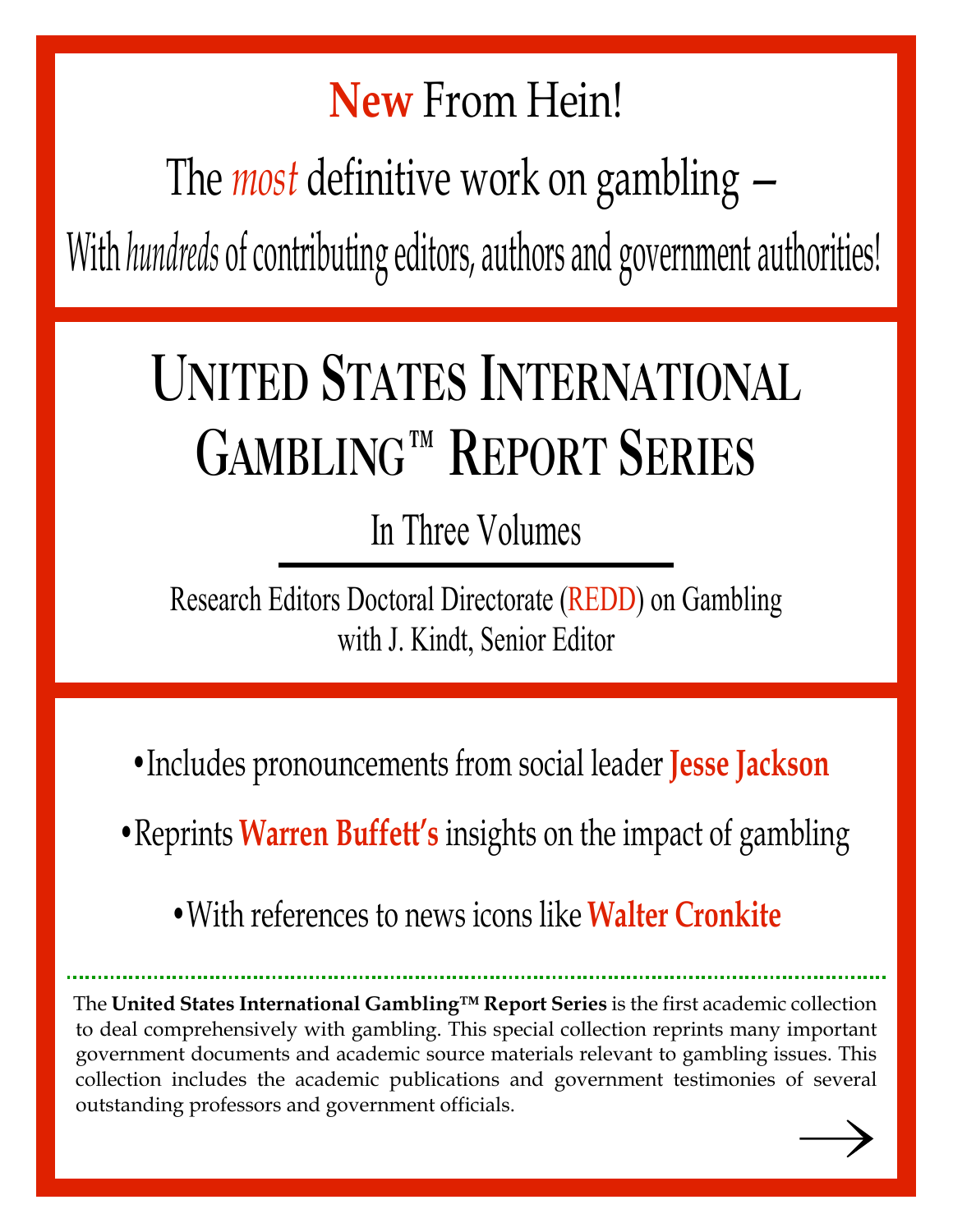As important source documents on gambling issues began to disappear with the advent of the 21st Century, the goals of this special collection are to bring together, republish, and disseminate academic articles and government reports which:

- Added significantly to the literature on gambling's economic, social, and government impacts
- Were leading-edge publications when they were produced
- Significantly changed the direction of the academic research or influenced government policies

This series is made up of three books:

- Gambling: Executive Summaries and Recommendations
- Gambling with National Security, Terrorism, and Military Readiness
- Gambling with Crime, Destabilized Economies, and Financial Systems.

Each volume includes the Recommendations of the 1999 U.S. National Gambling Impact Study Commission (NGISC) and observations by Chair Kay C. James and other academic experts. Similarly, every volume contains multiple source materials and citations for the pronouncements on gambling by news media icons such as Walter Cronkite and by social leaders such as Jesse Jackson, as well as by U.S. Presidents, international leaders, governors, and state and Federal legislators.

## Gambling: Executive Summaries and Recommendations

Reprinting and emulating the Recommendations of the 1999 National Gambling Impact Study Commission, this book lists new and updated executive summaries and recommendations relating to U.S.-international gambling, as well as American Indian gambling.

An extensive "Introduction" to gambling issues provides an easy to use, but well-documented, synopsis for each of the many issues in decriminalizing organized gambling, including:

- The new Russian ban on 2,230 casinos
- Internet gambling
- The gambling drain on the economy and its net negative impact on job creation
- Addicted gambling and **suicides**
- Gambling-caused increases in **bankruptcies, crime,** and **prostitution**
- Gambling's \$3 in taxpayer costs for every \$1 in benefits

These concerns are exemplified by the reprinted press release and news account: 40 Economists Side Against More Gambling. The conclusion is that the debate on gambling's costs/benefits is over—the costs overwhelm any benefits.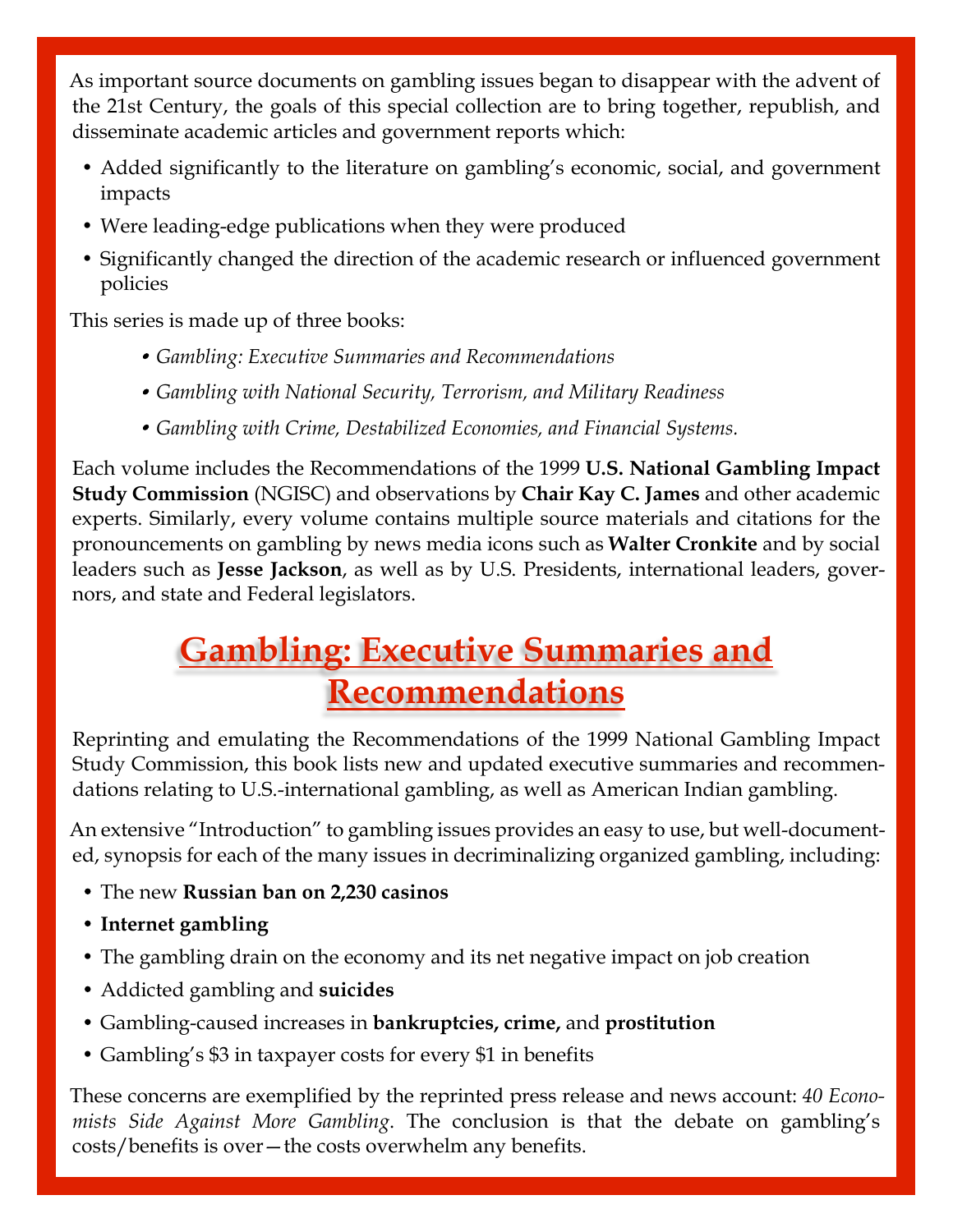## Gambling with National Security, Terrorism, and Military Readiness

This book details authoritative source materials and accompanying historical commentaries documenting the impacts of gambling on U.S. and international security issues, including terrorism issues and military readiness concerns.

U.S. Presidential correspondence, as well as U.S. Congressional hearings and statements, are printed in this volume—some for the first time—including the pivotal communiqués which led to the enactment of the 1996 U.S. Gambling Commission, the 2006 Unlawful Internet Gambling Enforcement Act (UIGEA), and various laws impacting American Indians.

Reprinted items include **Warren Buffett's** insights on the overall negative socioeconomic impacts of legalized gambling. Highlighted is the definitive study on increased crime caused by gambling, which was authored by Professors Earl Grinols and David Mustard (and originally published by **Harvard** and **MIT**). Also reproduced are testimonies by well-known officials of the National Coalition Against Legalized Gambling (NCALG), including Tom Grey on socioeconomic issues and Dianne Berlin on consumer protection issues and corruption. Analyses of gambling issues cross the spectrum from the Department of Homeland Security, the Department of Defense, and military personnel—to the Citizens Equal Rights Alliance (CERA), Stop Predatory Gambling, and One Nation United (ONU).

## Gambling with Crime, Destabilized Economies, and Financial Systems

In this volume, historical comments and reprinted government source materials document the predictable negative socioeconomic impacts of decriminalized organized gambling on U.S. and international economies and destabilized financial systems.

One important historical document is the reprinted analysis of gambling's negative impacts on job creation, which was presented to the Federal Reserve Bank of Boston. Furthermore, this volume has sample templates for economic analyses involving gambling, as exemplified by one produced by Wichita State University. Historical documents also include the 2007 Canadian Investigation into the Ontario Lottery and Gaming Corporation's Protection of the Public from Fraud and Theft, as well as the 1999 Final Report Summary of the **Australian Productivity** Commission, which paralleled the 1999 U.S. NGISC Final Report. Reprinted analyses and position papers include those by the National Association of Attorneys General (NAAG), former **NGISC Executive Director Timothy Kelly**, the U.S. Commission on Civil Rights, and the Program in Arms Control, Disarmament, and International Security (ACDIS).